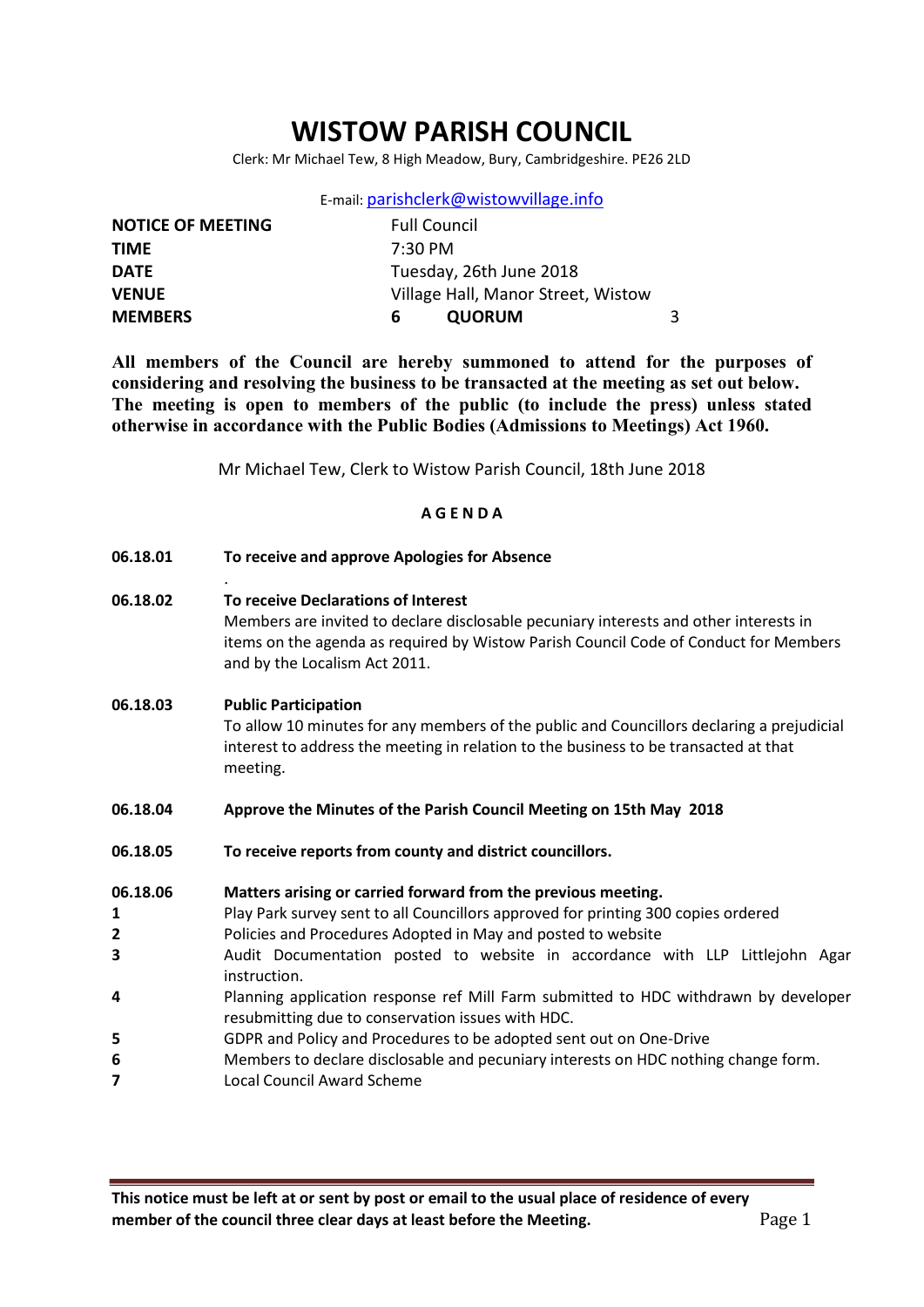#### 06.18.07 Notification of planning items. PARISH COUNCIL CONSULTATION – APPLICATION REF.18/01041/HHFUL Single storey side/rear extension Hawthorn Lodge Wistow Toll Wistow Huntingdon PE28 2QJ

# 06.18.08 Finance:

To approve accounts for payment: 26th June 2018

| Date             | Ref. No. | Pavee           | <b>Description</b>       | Amount |
|------------------|----------|-----------------|--------------------------|--------|
| 26/06/2018       | 359      | <b>CAPALC</b>   | <b>CAPALC Renewal</b>    | 227.22 |
| 26/06/2018       | 360      | <b>HDC</b>      | <b>Election expenses</b> | 105.00 |
| $26/06/2018$ 361 |          | CGM             | <b>Grass cutting</b>     | 543.60 |
| 26/06/2018       | 362      | <b>Mrs Cole</b> | <b>Clerks Wages</b>      | 156.00 |
| 26/06/2018       | 363      | <b>Mr Tew</b>   | <b>Clerks Wages</b>      | 179.00 |

To note income received: Members to note Textile refund received from HDC and HMRC in ref to VAT Return

| Date       | Ref. No. | Pavee       | <b>Description</b>  | Amount  |
|------------|----------|-------------|---------------------|---------|
| 06/06/2018 |          | <b>HDC</b>  | <b>Textile Bank</b> | 70.50   |
| 30/04/2018 |          | <b>HMRC</b> | <b>Vat Refund</b>   | 1818.43 |

#### 06.18.09 Traffic, Highways & Road Safety.

Potholes Being reported throughout the village Silted up Gullies reported on Mill Road to CCC via the website portal.

#### 06.18.10 Village Maintenance

Footpath 1 a meeting with rights of way Officer. Resident's enquiry in to moving a Grit Bin awaiting CCC Reply from County officer. To review the Grass cutting throughout the village. Email received from Resident about the state of the vegetation around the national grid building in Manor Street. Ref Number: 10408658

#### 06.18.11 Policing Matters:

There are no Crimes reported for Wistow Village this week, all Ecop messages and alerts are posted to Facebook.

#### 06.18.12 Correspondence and Communications

- 1 GDPR Documents to read and adopt on One-Drive folder
- 2 Policies and Procedures to be adopted in June on One-Drive Folder
- 3 Ecops alerts sent to Councillors and posted on Facebook
- 4 Capalc A4 leaflet to be distributed to councillors at meeting.
- 5 Local Council award scheme requirements posted to One- Drive